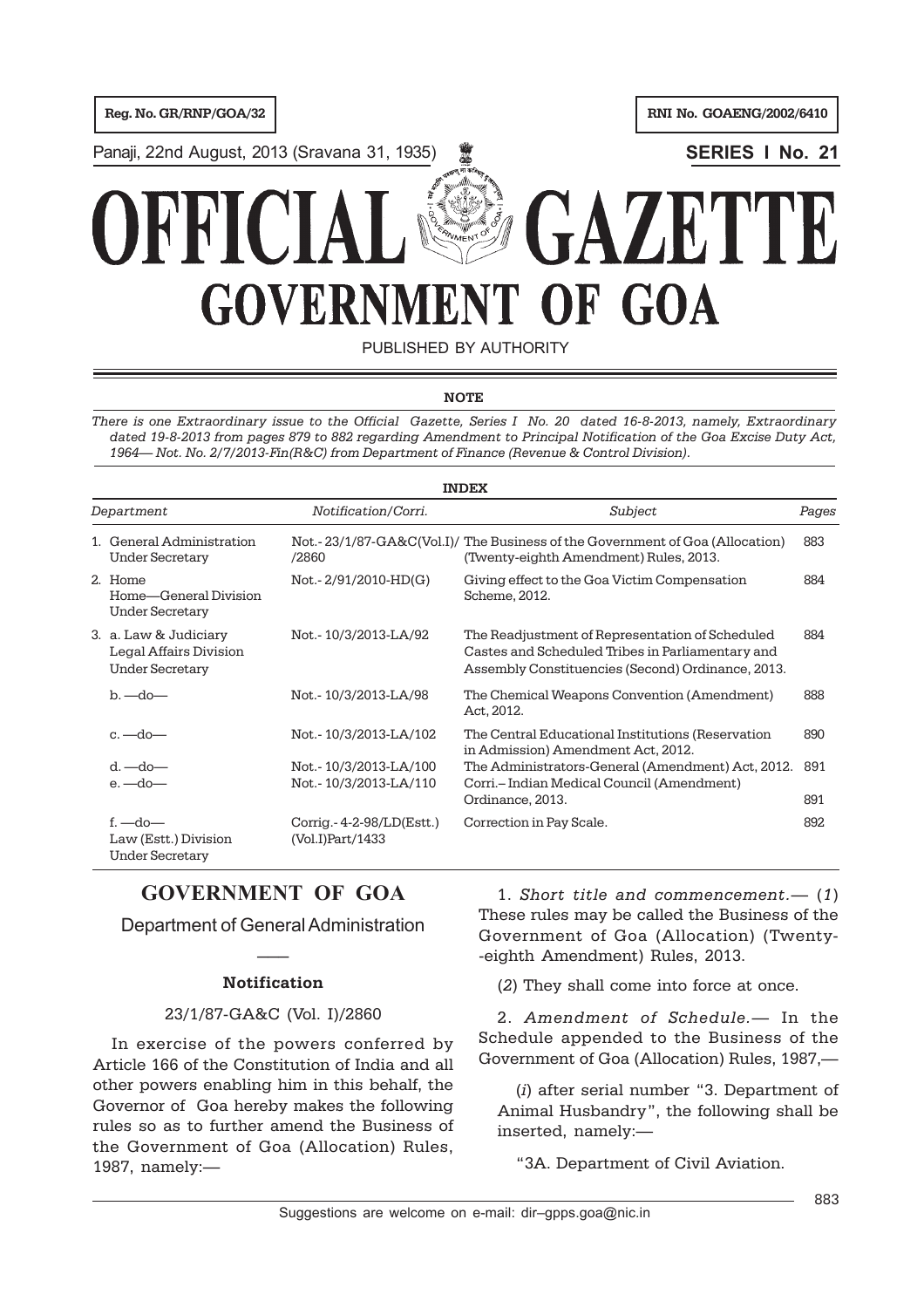*SERIES I No. 21 22ND AUGUST, 2013*

(*a*) All the matters pertaining to Dabolim Airport.

(*b*) All the matters pertaining to Mopa Airport.

(*c*) Matters pertaining to Civil Aviation.

(*d*) Co-ordination with Government of India pertaining to Dabolim Airport and Mopa Airport.";

(*ii*) in serial number "5A. Department of Elections", clause (*b*) and the entry thereof shall be omitted;

(*iii*) at serial number "26. Department of Panchayati Raj and Community Development", after clause (*c*), the following clause shall be inserted, namely:—

"(*d*) State Election Commission.";

(*iv*) the serial number "38. Department of Science & Technology", after clause (*c*), the following clauses shall be inserted, namely:—

"(*d*) Solid Waste Management and all matters related thereof.

(*e*) Formulation of guidelines for setting of mobile tower in the State of Goa and co-ordinating with various Departments of the State of Goa as well as of the Central Government, on issues regarding telecommunication.";

(*v*) at serial number "43. Department of Transport", clause (*h*) and the entry thereof shall be omitted.

By order and in the name of the Governor of Goa.

*Ajit S. Pawaskar*, Under Secretary (GA-II).

Porvorim, 21st August, 2013.

Department of Home

Home—General Division  $\overline{\phantom{a}}$ 

#### **Notification**

#### 2/91/2010-HD(G)

In exercise of the powers conferred by sub-clause (*2*) of clause 1 of the Goa Victim Compensation Scheme, 2012 hereinafter referred to as the "said Scheme"), the Government of Goa hereby appoints the 15th day of August, 2013, as the date on which the provisions of the said Scheme shall come into force.

> By order and in the name of the Governor of Goa.

*Neetal P. Amonkar*, Under Secretary (Home).

Porvorim, 14th August, 2013.

 $\longrightarrow$ 

Department of Law & Judiciary

Legal Affairs Division  $\overline{\phantom{a}}$ 

#### **Notification**

#### 10/3/2013-LA/92

The Readjustment of Representation of Scheduled Castes and Scheduled Tribes in Parliamentary and Assembly Constituencies (Second) Ordinance, 2013 (Ordinance No. 6 of 2013), which has been promulgated by the President in the Sixty-fourth Year of the Republic of India, and published in the Gazette of India, Extraordinary, Part II, Section I dated 5-6-2013, is hereby published for the general information of the public.

*Julio B. Noronha*, Under Secretary (Law).

Porvorim, 2nd August, 2013.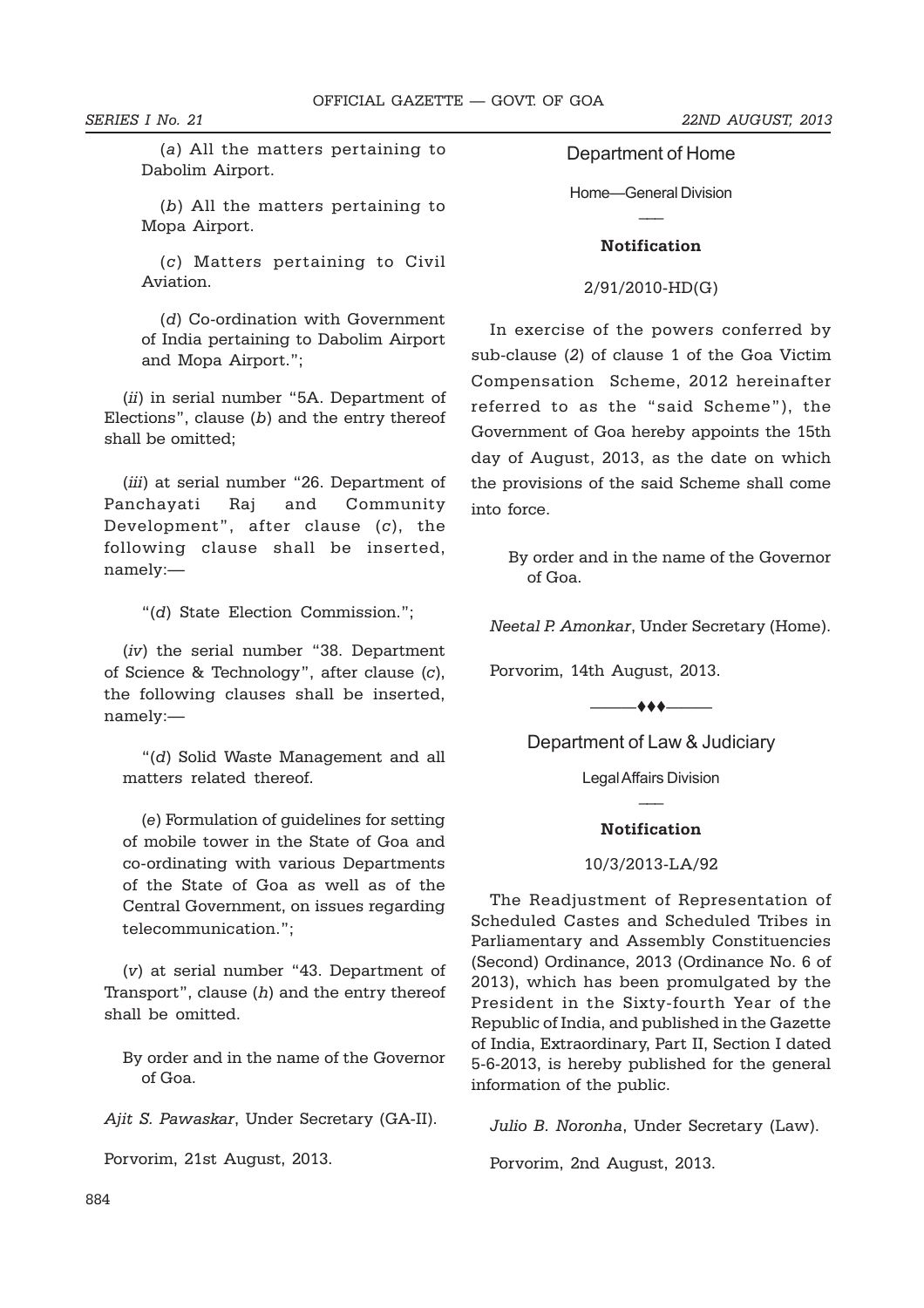## MINISTRY OF LAW AND JUSTICE

#### **(Legislative Department)**

*New Delhi, the 5th June, 2013/Jyaistha 15, 1935 (Saka).*

THE READJUSTMENT OF REPRESENTA-TION OF SCHEDULED CASTES AND SCHEDULED TRIBES IN PARLIAMENTARY AND ASSEMBLY CONSTITUENCIES (SECOND) ORDINANCE, 2013

#### No. 6 of 2013

*Promulgated by the President in the Sixty- -fourth Year of the Republic of India*.

An Ordinance to provide for the readjustment of seats in the House of the People and in the Legislative Assemblies of the States and for the readjustment of territorial constituencies therefor, insofar as such readjustment is necessitated by inclusion in or exclusion from the lists of the Scheduled Castes and the Scheduled Tribes and for matters connected therewith or incidental thereto.

Whereas the Readjustment of Representation of Scheduled Castes and Scheduled Tribes in Parliamentary and Assembly Constituencies Ordinance, 2013, to provide for the aforesaid matters, was promulgated by the President on the 30th January, 2013;

And Whereas the Readjustment of Representation of Scheduled Castes and Scheduled Tribes in Parliamentary and Assembly Constituencies Bill, 2013 was introduced in the Council of States to replace the said Ordinance;

And Whereas the said Bill was referred by the Chairman of the Council of States to the Department Related Parliamentary Standing Committee on Personnel, Public Grievances, Law and Justice on the 18th March, 2013;

And Whereas the said Standing Committee presented its Fifty-ninth Report to the Council

of States on the 2nd May, 2013 recommending that the Bill be passed;

And Whereas the said Ordinance has lapsed;

And Whereas the said Bill could not be passed by the Council of the States;

And Whereas Parliament is not in session and the President is satisfied that circumstances exist which render it necessary for him to take immediate action to validate the action taken under the said Ordinance so lapsed and to take further action to provide for the aforesaid matters;

Now, Therefore, in exercise of the powers conferred by clause (*1*) of article 123 of the Constitution, the President is pleased to promulgate the following Ordinance:—

1. *Short title and commencement.*— (*1*) This Ordinance may be called the Readjustment of Representation of Scheduled Castes and Scheduled Tribes in Parliamentary and Assembly Constituencies (Second) Ordinance, 2013.

(*2*) It shall be deemed to have come into force on the 30th day of January, 2013.

2. *Definitions*.— In this Ordinance, unless the context otherwise requires,—

(*a*) "Census Commissioner" means the Census Commissioner appointed under sub-section (*1*) of section 4 of the Census Act, 1948; 37 of 1948.

(*b*) "Commission" means the Election Commission referred to in article 324 of the Constitution;

(*c*) "Delimitation Act" means the Delimitation Act, 2002; 33 of 2002.

(*d*) "Delimitation Order" means the Delimitation of Parliamentary and Assembly Constituencies Order, 2008;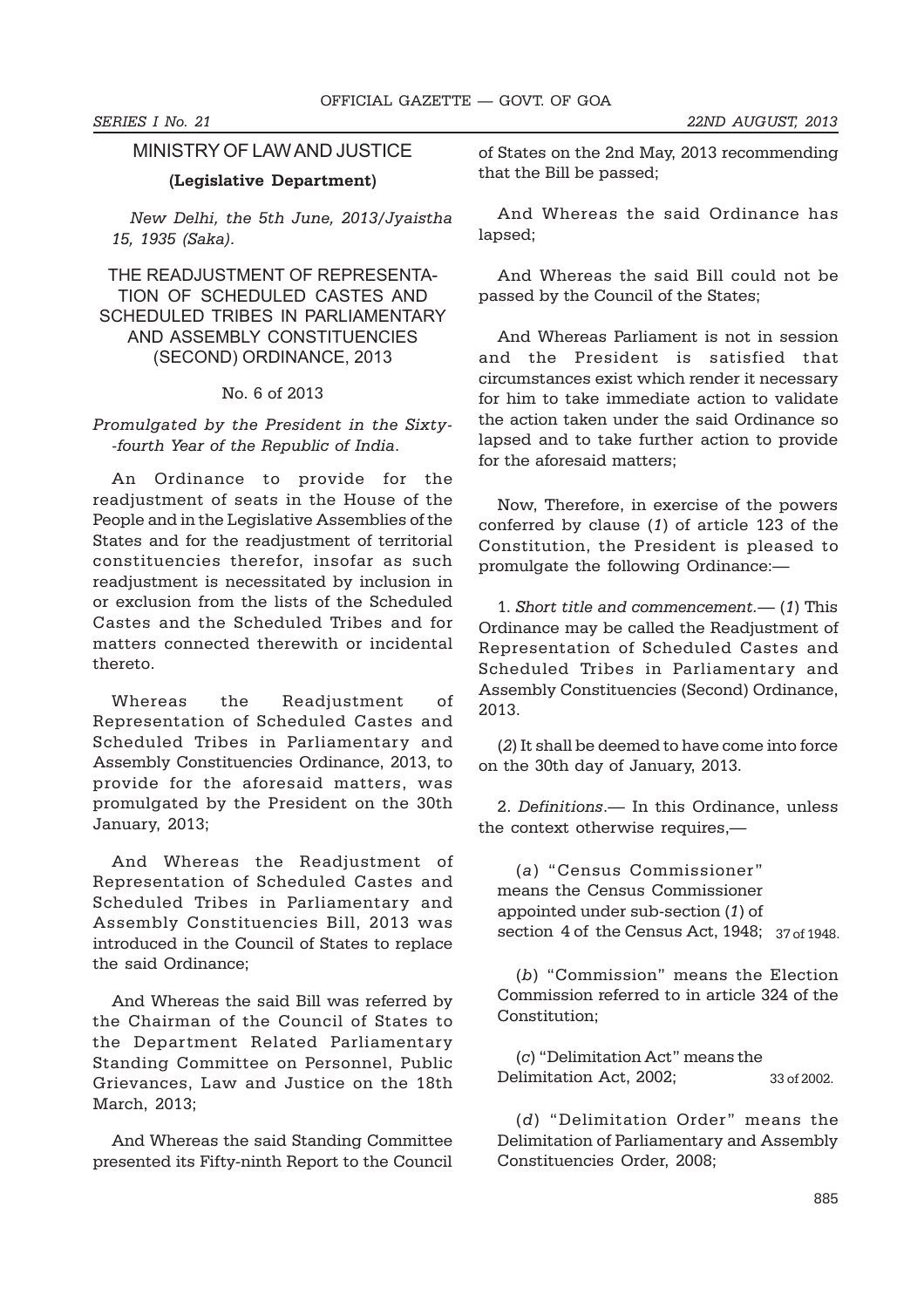(*e*) "last census" means the census held in India in 2001;

(*f*) "Scheduled Castes Orders" means the Constitution (Scheduled Castes) Order, 1950, the Constitution (Scheduled Castes) (Union Territories) Order, 1951, the Constitution (Dadra and Nagar Haveli) Scheduled Castes Order, 1962 and the Constitution (Puducherry) Scheduled Castes Order, 1964, made by the President under article 341 of the Constitution;

(*g*) "Scheduled Tribes Orders" means the Constitution (Scheduled Tribes) Order, 1950, the Constitution (Scheduled Tribes) (Union Territories) Order, 1951, the Constitution (Scheduled Tribes) (Uttar Pradesh) Order, 1967 and the Constitution (Sikkim) Scheduled Tribes Order, 1978, made by the President under article 342 of the Constitution;

(*h*) "State" includes a Union territory having a Legislative Assembly but does not include the State of Jammu and Kashmir.

3. *Estimation of population of Scheduled Castes and Scheduled Tribes*.— (*1*) As soon as may be after the commencement of this Ordinance, the population as at the last census, of the Scheduled Castes or, as the case may be, of the Scheduled Tribes, in each State shall be ascertained or estimated by the Census Commissioner.

(*2*) Where by reason of the amendments made in the Scheduled Castes Orders and the Scheduled Tribes Orders after the last census and upto 31st May, 2012, the population of the Scheduled Castes or the Scheduled Tribes as at the last census is varied in a State, the Census Commissioner shall ascertain or estimate as on the 1st day of March, 2001, the population of the Scheduled Castes or the Scheduled Tribes so varied, and also ascertain or estimate the proportion of such population of the Scheduled Castes or the Scheduled Tribes, respectively, to the total population of the State in the last census.

 (*3*) The population figures ascertained or estimated under sub-section (*2*) shall be notified by the Census Commissioner in the Gazette of India.

(*4*) The population figures so notified shall be taken to be the relevant population figures as ascertained or estimated at the last census and shall supersede any figures previously published; and the figures so notified shall be final and shall not be called in question in any court.

4. *Readjustment of territorial constituencies by Commission*.— (*1*) After the population figures have been notified for any State under section 3, the Commission shall make such amendments as may be necessary in the Delimitation Order, having regard to the provisions of articles 81, 170, 330 and 332 of the Constitution, of section 8 of the Delimitation Act, and of this Ordinance, for the purpose of giving proper representation to the Scheduled Castes or, as the case may be, to the Scheduled Tribes of that State, and the First Schedule and the Second Schedule to the Representation of the People Act, 1950 shall be deemed to have been 43 of 1950.amended accordingly.

(*2*) In making any amendments in the Delimitation Order under sub-section (*1*), the Commission shall, as far as may be necessary, have regard to the provisions of clauses (*c*) and (*d*) of sub-section (*1*) of section 9 of the Delimitation Act.

(*3*) The Commission shall—

(*a*) publish its proposals for the amendments in the Gazette of India and the Official Gazette of the State concerned and also in such other manner as it thinks fit;

(*b*) specify a date on or after which such proposals will be further considered by it;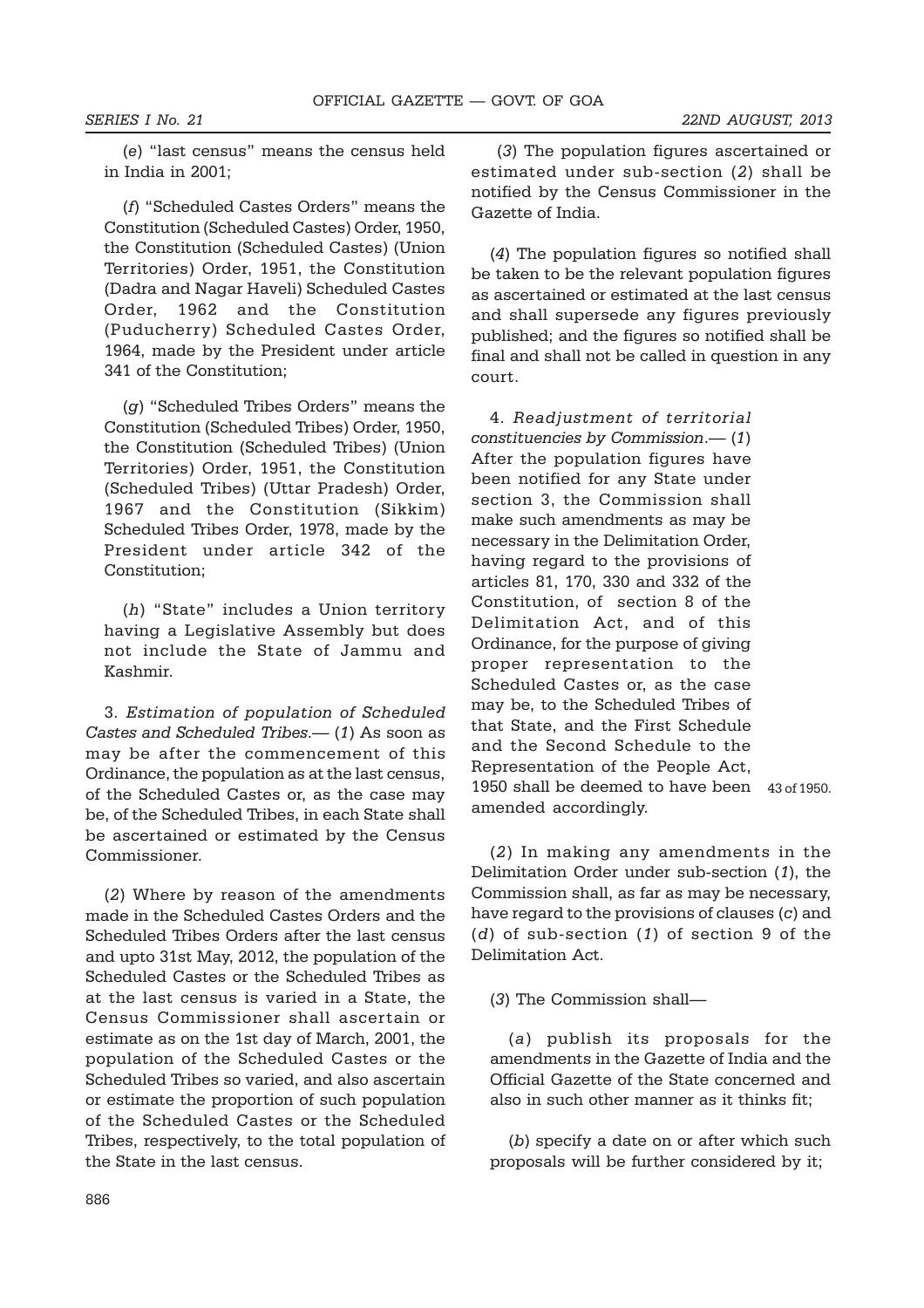(*c*) consider all objections and suggestions which may have been received by it before the date so specified and for such consideration hold one or more public sittings at such place or places in each State as it thinks fit; and

(*d*) thereafter make necessary amendments in the Delimitation Order.

5. *Procedure and powers of Commission*.— (*1*) In the discharge of its functions under this Ordinance, the Commission shall determine its own procedure and shall have all the powers of a civil court under the Code of Civil Procedure, 1908, while trying a suit, in respect of the following matters, namely:— 5 of 1908.

(*a*) summoning and enforcing the attendance of witnesses;

(*b*) requiring the production of any document; and

(*c*) requisitioning any public record from any court or office.

(*2*) The Commission shall have the power to require any person to furnish any information on such points or matters as, in the opinion of the Commission, may be useful for, or relevant to, any matter under the consideration of the Commission.

(*3*) The Commission shall be deemed to be a civil court for the purposes of sections 345 and 346 of the Code of Criminal Procedure, 1973. 2 of 1974.

*Explanation.—* For the purposes of enforcing the attendance of witnesses, the local limits of the jurisdiction of the Commission shall be the limits of the territory of India.

6. *Publication of amendments and their dates of operation*.— (*1*) The Commission shall cause the amendments made by it in the

Delimitation Order to be published in the Gazette of India and in the Official Gazettes of the States concerned.

(*2*) Upon publication in the Gazette of India, every such amendment shall have the force of law and shall not be called in question in any court.

(*3*) As soon as may be after such publication in the Gazette of India, every such amendment shall be laid before the House of the People and the Legislative Assembly of the State concerned.

(*4*) Subject to the provisions of sub-section (*5*), the readjustment of seats and territorial constituencies in the House of the People or in the Legislative Assembly of a State necessitated by any amendments made by the Commission in the Delimitation Order and provided for in that Order as so amended shall apply in relation to every election to the House or, as the case may be, to the Assembly, held after the publication of such amendments in the Gazette of India and shall so apply in supersession of the provisions relating to representation contained in the Representation of the People Act, 1950.

43 of 1950.

(*5*) Nothing contained in the foregoing sub-sections shall affect the representation in the House of the People or in the Legislative Assembly of a State until the dissolution of the House or of the Assembly, as the case may be, existing on the date of publication of the amendments made by the Commission in the Gazette of India.

7. *Certain other powers of Commission*.— (*1*) The Commission may, from time to time, by notification in the Gazette of India and in the Official Gazette of the State concerned,—

(*a*) correct any printing mistake in the Delimitation Order as amended under this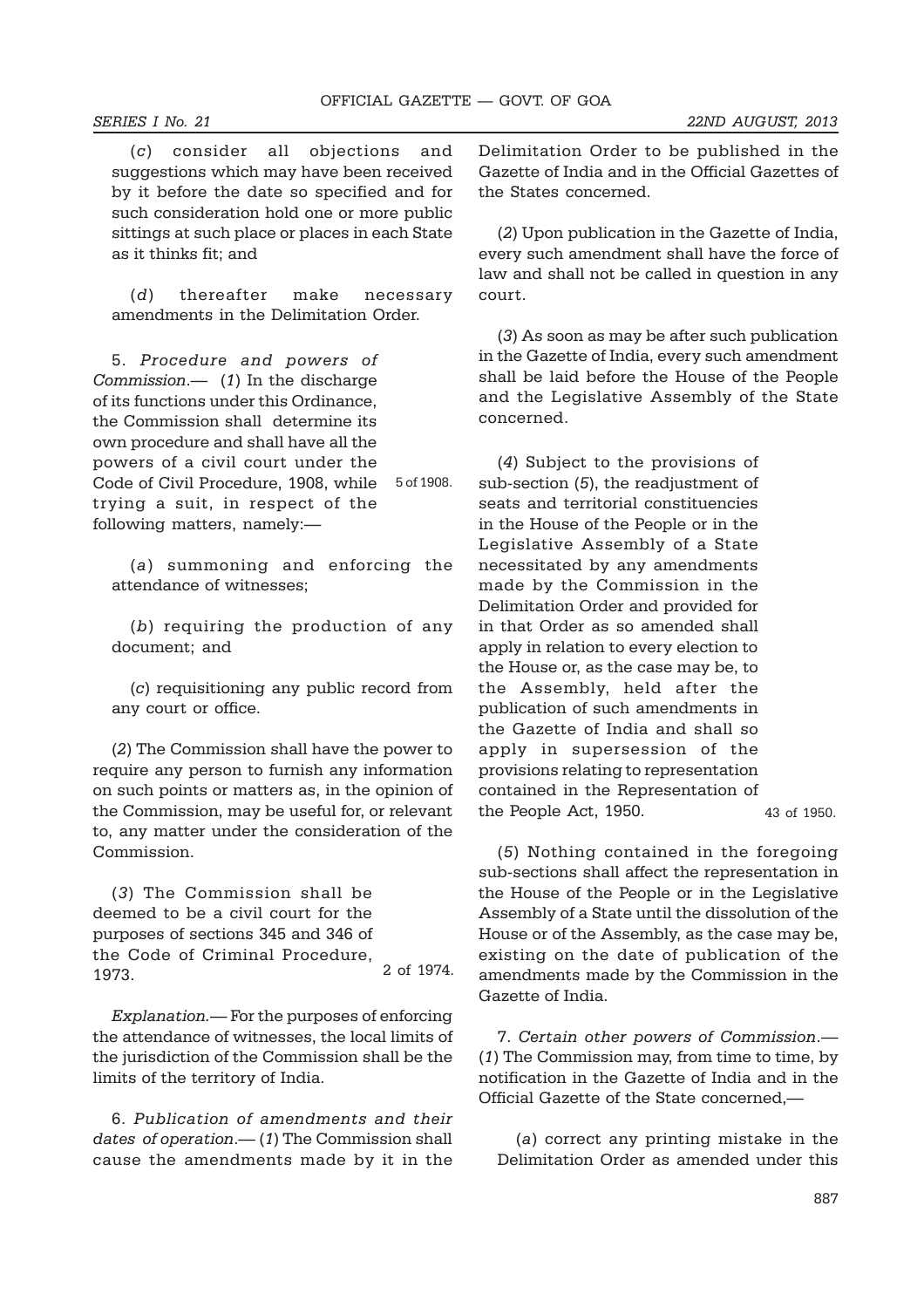Ordinance, or any error occurring therein from any inadvertent slip or omission; and

(*b*) where the boundaries or the name of any district or any territorial division mentioned in the said Order are or is altered, make such amendments as appear to it to be necessary or expedient for bringing the Order up-to-date.

(*2*) Every notification under this section shall be laid, as soon as may be after it is issued, before the House of the People and the Legislative Assembly of the State concerned.

8. *Validation of acts done previous to the commencement of Ordinance*.— All things done and all steps taken, before the commencement of this Ordinance by the Census Commissioner for the ascertainment or estimation of population of the Scheduled Castes and the Scheduled Tribes, or by the Commission for the purpose of readjustment of seats and territorial constituencies shall, insofar as they are in conformity with the provisions of this Ordinance, be deemed to have been done or taken under these provisions as if such provisions were in force at the time such things were done or such steps were taken.

9*. Power to remove difficulties*.— (*1*) If any difficulty arises in giving effect to the provisions of this Ordinance, the Central Government may, by order published in the Official Gazette, make such provisions, not inconsistent with the provisions of this Ordinance, as appear to it to be necessary or expedient for removing the difficulty.

(*2*) Every order made under sub-section (*1*) shall be laid, as soon as may be, after it is made, before each House of Parliament.

10. *Validation of action taken under the lapsed Ordinance 2 of 2013*.— Notwithstanding the lapse of the Readjustment of Representation of Scheduled Castes and Scheduled Tribes in Parliamentary and Assembly Constituencies Ordinance, 2013, anything done or any action taken under the said Ordinance so lapsed shall always be deemed to have been done or taken under the corresponding provisions of this Ordinance as if such provisions had been in force at all material time.

> PRANAB MUKHERJEE, *President.*

# $\frac{1}{2}$ **Notification**

#### 10/3/2013-LA/98

The Chemical Weapons Convention (Amendment) Act, 2012 (Central Act No. 36 of 2012), which has been passed by the Parliament and assented to by the President on 11-9-2012 and published in the Gazette of India, Extraordinary, Part II, Section I dated 11-9-2012, is hereby published for the general information of the public.

*Julio B. Noronha*, Under Secretary (Law). Porvorim, 2nd August, 2013.

THE CHEMICAL WEAPONS CONVENTION (AMENDMENT) ACT, 2012

#### AN

#### ACT

*to amend the Chemical Weapons Convention Act, 2000.*

Be it enacted by Parliament in the Sixty-third Year of the Republic of India as follows:—

1. *Short title and commencement*.— (*1*) This Act may be called the Chemical Weapons Convention (Amendment) Act, 2012.

(*2*) It shall come into force on such date as the Central Government may, by notification in the Official Gazette, appoint.

2. *Amendment of section 9*.— In the Chemical Weapons Convention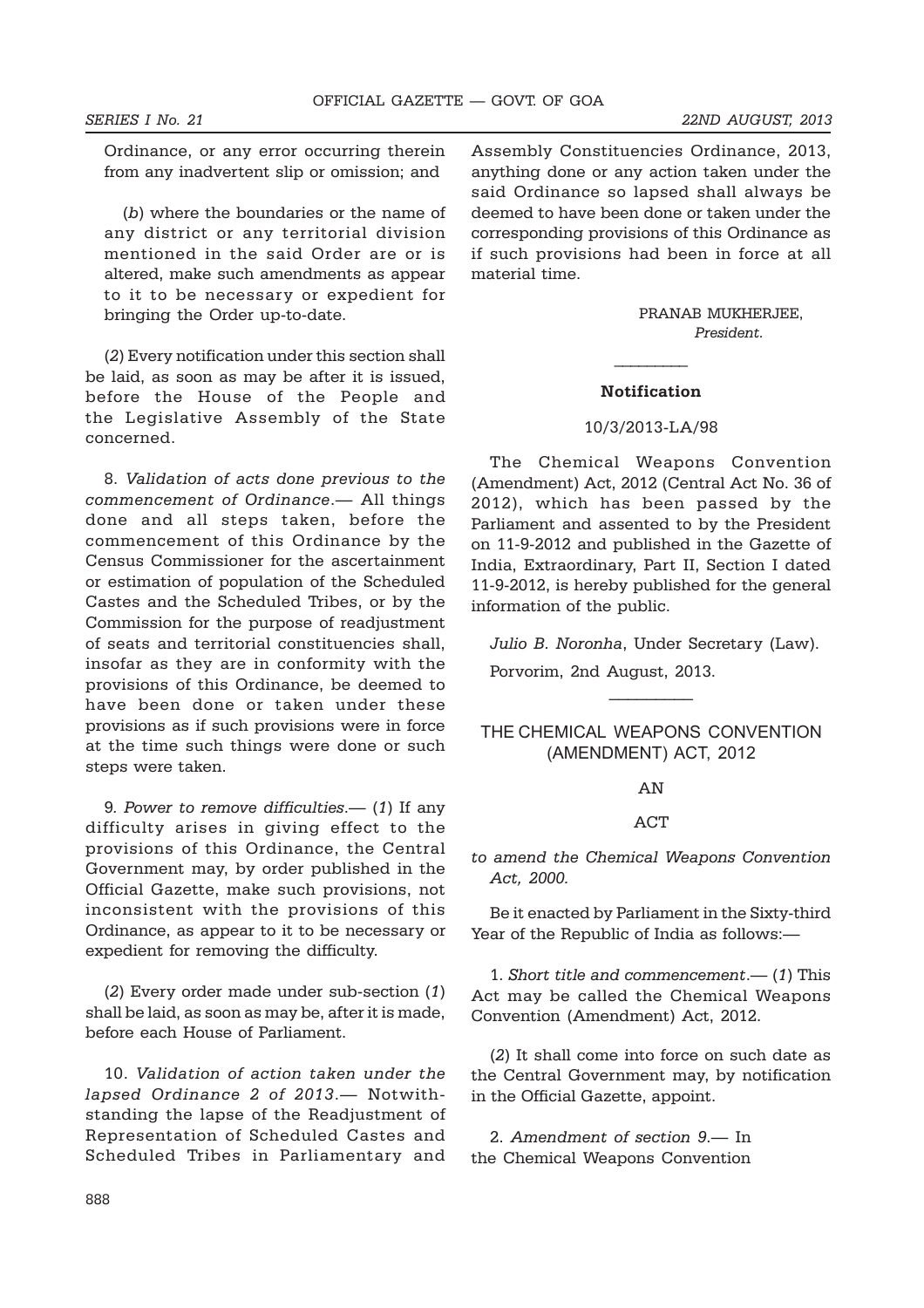Act, 2000 (hereinafter referred to as 34 of 2000.the principal Act), in section 9, in sub-section (*1*),—

(*a*) after the words "National Authority", the words "or of the Central Government" shall be inserted;

(*b*) the following proviso shall be inserted, namely:—

"Provided that such officers shall fulfil the prescribed criteria.".

3. *Substitution of new section for section 16.*— For section 16 of the principal Act, the following section shall be substituted, namely:—

"16. *Restriction on transfer of Toxic Chemical or Precursor listed in Schedule 2.*— No person shall transfer to, or receive from, a State which is not a party to the Convention or any person who is not a citizen of a State Party, any Toxic Chemical or Precursor listed in Schedule 2 in the Annex on Chemicals to the Convention.".

4. *Amendment of section 18*.— In section 18 of the principal Act,—

(*a*) in sub-section (*1*), in the opening portion, for the words "Every person who is", the words "Subject to such exemptions and thresholds as may be prescribed, every person who is" shall be substituted;

(*b*) in sub-section (*2*), in the opening portion, for the words "No person, who after the commencement of this Act", the words "Subject to such exemptions and thresholds as may be prescribed, no person, who after the coming into force of this section" shall be substituted;

(*c*) in sub-section (*4*), after the words "a certificate of registration", the words "subject to such terms and conditions as may be prescribed" shall be inserted;

(*d*) after sub-section (*5*), the following sub-section shall be inserted, namely:—

"(*6*) Every person, to whom a certificate of registration is granted under sub-section (*4*), shall furnish to the Central Government periodically, or, as and when required, such information, declaration or return as may be prescribed.".

5. *Amendment of section 42*.— In section 42 of the principal Act, for the words "any person", the words "a State which is not a State Party or any person" shall be substituted.

6. *Amendment of section 56*.— In section 56 of the principal Act, in sub-section (*2*),—

(*a*) after clause (*b*), the following clause shall be inserted, namely:—

"(*ba*) the criteria which the officers are required to fulfil under sub-section (*1*) of section 9";

(*b*) for clause (*c*), the following clause shall be substituted, namely:—

"(c) the exemptions and thresholds under sub-sections (*1*) and (*2*) of section 18, the form of application, the particulars to be contained in the application form, the form of certificate of registration, the manner of making application, the amount of fee payable, the procedure to be followed in granting or cancelling certificate of registration under sub- -section (*3*) of section 18, the terms and conditions for granting a certificate of registration under sub-section (*4*) of section 18, the period for which a renewed certificate of registration may be issued and the amount of fee payable therefor under sub-section (*5*) of section 18 and information, declaration or return to be furnished under sub-section (*6*) of that section;".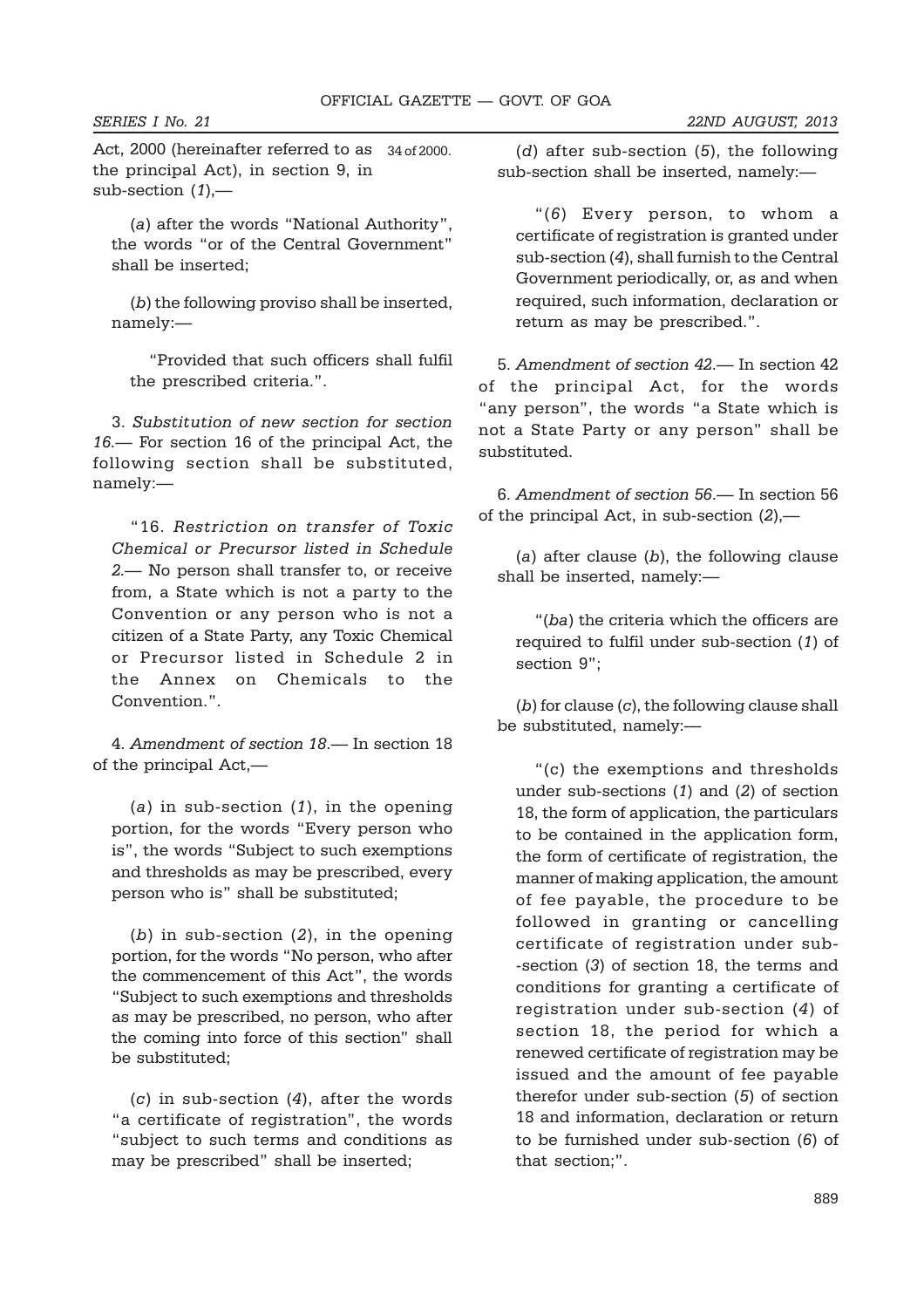#### **Notification**

#### 10/3/2013-LA/102

The Central Educational Institutions (Reservation in Admission) Amendment Act, 2012 (Central Act No. 31 of 2012), which has been passed by the Parliament and assented to by the President on 19-6-2012 and published in the Gazette of India, Extraordinary, Part II, Section I dated 19-6-2012, is hereby published for the general information of the public.

*Julio B. Noronha*, Under Secretary (Law).

 $\mathcal{L}_\text{max}$ 

Porvorim, 2nd August, 2013.

THE CENTRAL EDUCATIONAL INSTITUTIONS (RESERVATION IN ADMISSION) AMENDMENT ACT, 2013

#### **AN**

#### ACT

*to amend the Central Educational Institutions (Reservation in Admission) Act, 2006.*

Be it enacted by Parliament in the Sixty-third Year of the Republic of India as follows:—

1. *Short title*.— (*1*) This Act may be called the Central Educational Institutions (Reservation in Admission) Amendment Act, 2012.

2. *Amendment of section 2*.— In section 2 of the Central Educational Institutions (Reservation in Admission) Act, 2006 (hereinafter 5 of 2007.referred to as the principal Act), after clause (*i*), the following clauses shall be inserted, namely:—

'(*ia*) "specified north-eastern region" means the area comprising of the States of Arunachal Pradesh, Manipur, Meghalaya, Mizoram, Nagaland, Sikkim, Tripura and the tribal areas of Assam referred to in the Sixth Schedule to the Constitution;

(*ib*) "State seats", in relation to a Central Educational Institution, means such seats, if any, out of the annual permitted strength in each branch of study or faculty as are earmarked to be filled from amongst the eligible students of the State in which such institution is situated;'.

3. *Amendment of section 3*.— In section 3 of the principal Act, the following provisos shall be inserted, namely:—

"Provided that the State seats, if any, in a Central Educational Institution situated in the tribal areas referred to in the Sixth Schedule to the Constitution shall be governed by such reservation policy for the Scheduled Castes, the Scheduled Tribes and the Other Backward Classes, as may be specified, by notification in the Official Gazette, by the Government of the State where such institution is situated:

Provided further that if there are no State seats in a Central Educational Institution and the seats reserved for the Scheduled Castes exceed the percentage specified under clause (*i*) or the seats reserved for the Scheduled Tribes exceed the percentage specified under clause (*ii*) or the seats reserved for the Scheduled Castes and the Scheduled Tribes taken together exceed the sum of percentages specified under clauses (*i*) and (*ii*), but such seats are—

(*a*) less than fifty per cent. of the annual permitted strength on the date immediately preceding the date of commencement of this Act, the total percentage of the seats required to be reserved for the Other Backward Classes under clause (*iii*) shall be restricted to the extent such sum of percentages specified under clauses (*i*) and (*ii*) falls short of fifty per cent. of the annual permitted strength;

(*b*) more than fifty per cent. of the annual permitted strength on the date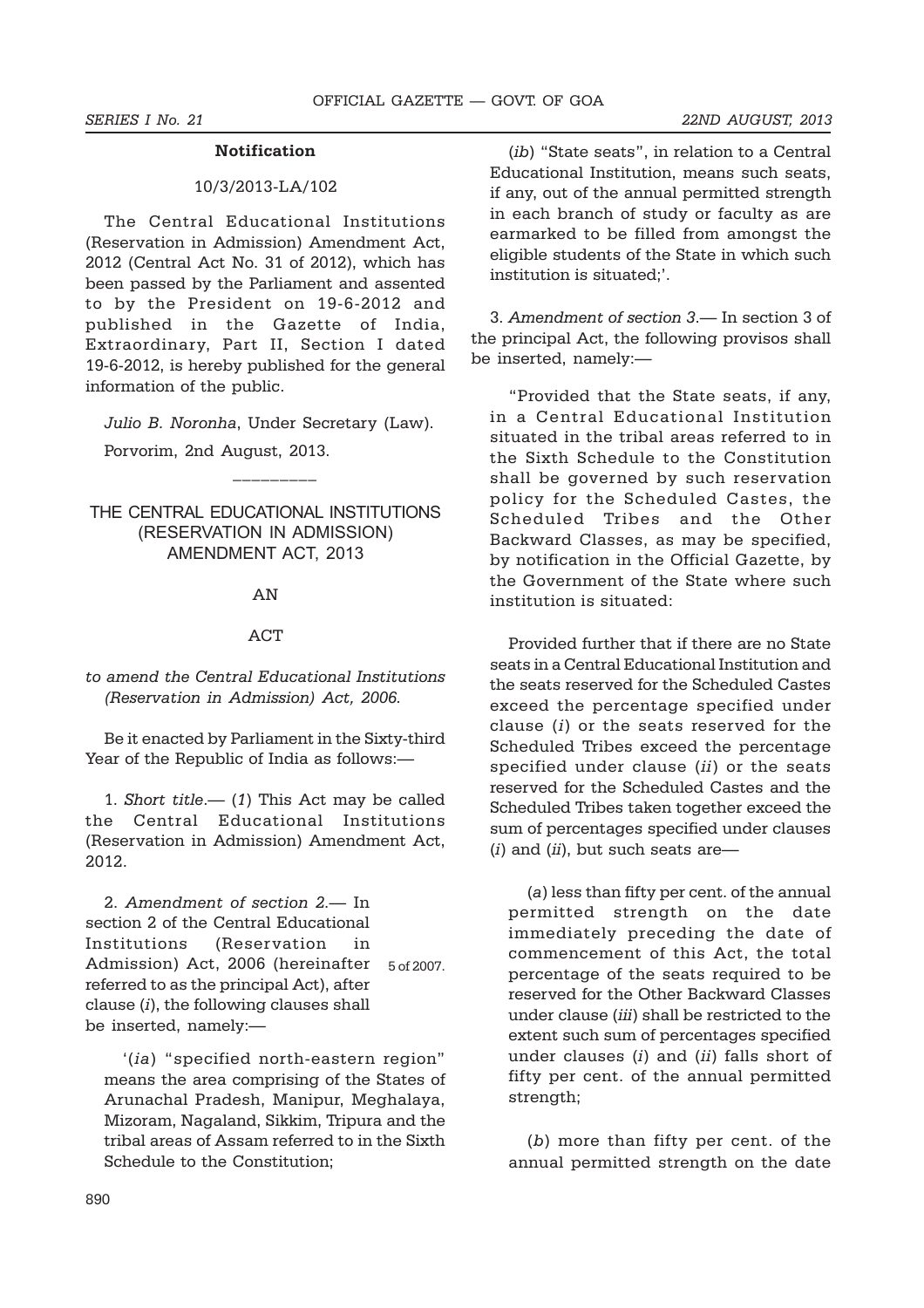immediately preceding the date of commencement of this Act, in that case no seat shall be reserved for the Other Backward Classes under clause (*iii*) but the extent of the reservation of seats for the Scheduled Castes and the Scheduled Tribes shall not be reduced in respect of Central Educational Institutions in the specified north-eastern region.".

4. *Amendment of section 4*.— In section 4 of the principal Act, clause (*a*) shall be omitted.

5. *Amendment of section 5*.— In section 5 of the principal Act,—

(*a*) in sub-section (*1*), for the words "number of such seats available", the words "number of such seats available or actually filled, whichever be less," shall be substituted;

(*b*) in sub-section (*2*), for the words "three years", the words "six years" shall be substituted.

6. *Amendment of section 6*.— In section 6 of the principal Act, for the figures "2007", the figures "2008" shall be substituted.

#### **Notification**

 $\mathcal{L}_\text{max}$ 

#### 10/3/2013-LA/100

The Administrators-General (Amendment) Act, 2012 (Central Act No. 33 of 2012), which has been passed by the Parliament and assented to by the President on 19-6-2012 and published in the Gazette of India, Extraordinary, Part II, Section I dated 19-6-2012, is hereby published for the general information of the public.

*Julio B. Noronha*, Under Secretary (Law).

Porvorim, 2nd August, 2013.

#### THE ADMINISTRATORS-GENERAL (AMENDMENT) ACT, 2012

AN

#### **ACT**

*further to amend the Administrators-General Act, 1963.*

Be it enacted by Parliament in the Sixty-third Year of the Republic of India as follows:—

1. *Short title and commencement*.— (*1*) This Act may be called the Administrators-General (Amendment) Act, 2012.

(*2*) It shall come into force on such date as the Central Government may, by notification in the Official Gazette, appoint.

2. *Amendment of sections 9, 10, 29 and 36 of Act 45 of 1963*.— In sections 9, 10, 29 and 36 of the Administrators-General Act, 1963, for the words "two lakhs", wherever they occur, the words "ten lakhs" shall be substituted.

#### **Notification**

\_\_\_\_\_\_\_\_\_

#### 10/3/2013-LA/110

The following Corrigenda issued to the Indian Medical Council (Amendment) Ordinance, 2013 (4 of 2013), and which is published in the Gazette of India, Extraordinary, Part II, Section I dated the 5th June, 2013 (Issue No. 24), is hereby published for the general information of the public.

*Julio B. Noronha*, Under Secretary (Law).

Porvorim, 2nd August, 2013.

#### **Corrigenda**

\_\_\_\_\_\_\_\_\_

In the Indian Medical Council (Amendment) Ordinance, 2013 (4 of 2013), as published in the Gazette of India, Extraordinary, Part II, Section 1, issue No. 22 dated the 21st May,  $2013, -$ 

(*i*) at page 1, in the Preamble, in paragraph 2, in line 2, *for* "circumastances", *read* "circumstances"; and

(*ii*) at page 4, in line 11, for "expirey", read "expiry".